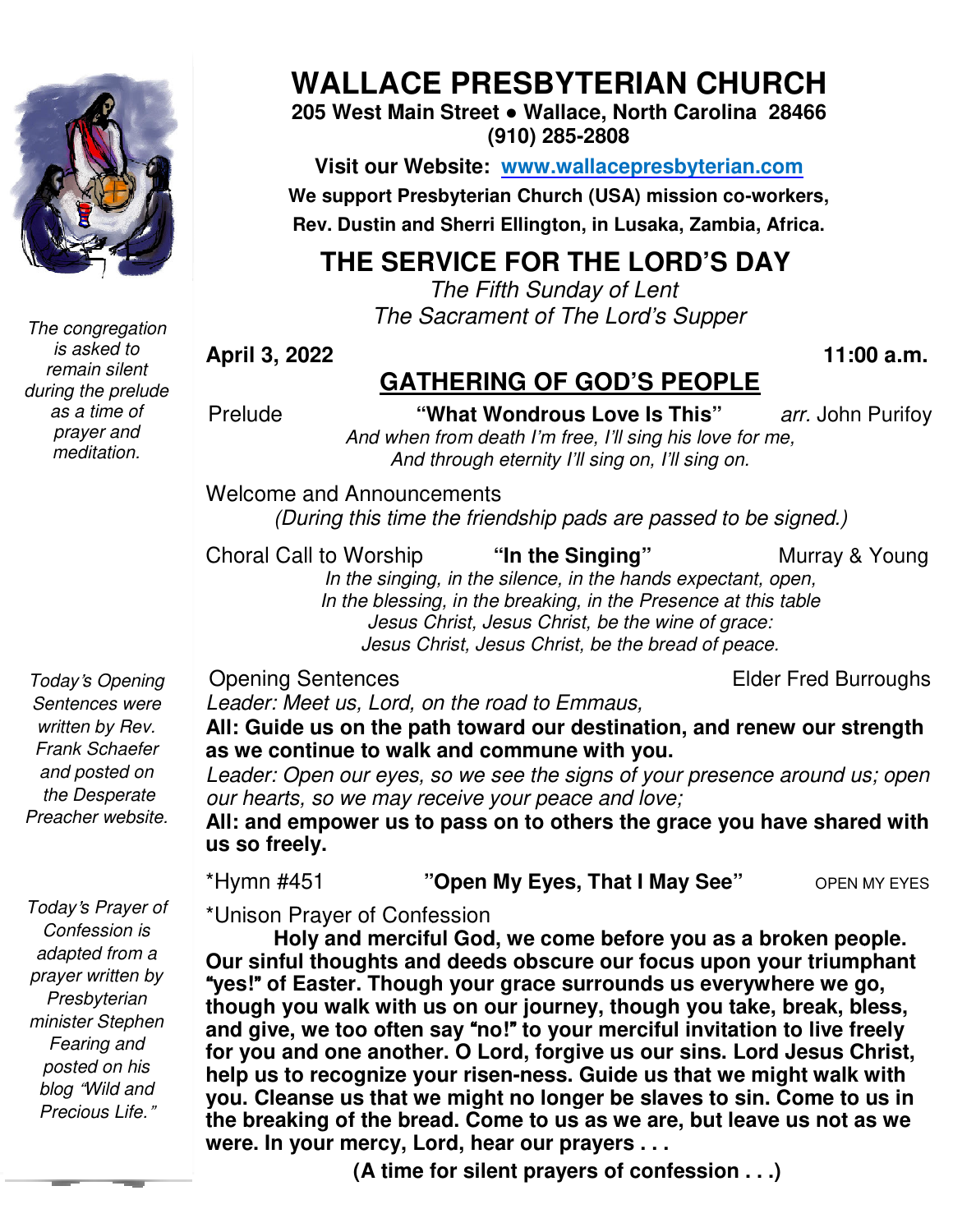*Presbyterian Today's Assurance of Pardon is taken from "A Brief Statement of Faith" of the Church (U.S.A.).* 

*"Bless the Lord,* 

\* Responsive Assurance of Pardon

*Leader: In life and in death we belong to God.*

**All: Through the grace of our Lord Jesus Christ, the love of God, and the communion of the Holy Spirit, we trust in the one triune God, the Holy One of Israel, whom alone we worship and serve.**

*Leader: We trust in Jesus Christ, fully human, fully God.* **All: God raised this Jesus from the dead, vindicating his sinless life, breaking the power of sin and evil, delivering us from death to life eternal.** *Leader: With believers in every time and place,*

**All: we rejoice that nothing in life or in death can separate us from the love of God in Christ Jesus our Lord.**

Gloria Patri

 **to the Holy Ghost; as it was in the beginning, Glory Be to the Father Glory be to the Father, and to the Son, and is now, and ever shall be, world without end. Amen, amen.** 

### **PROCLAIMING GOD'S WORD**

Children's Sermon

 "*I*'*m gonna eat at*  Prayer for Illumination *(from Hymn #498,* "*Loaves Were Broken, Words Were Spoken*"*)* **Loaves are broken, words are spoken, as in faith we gather here. Jesus speaks across the ages:** "**I am with you; do not fear!**" **By your body broken for us, by your wine of life outpoured, Jesus, feed again your people. Be our Host, our Life, our Lord. Amen.**  Epistle Lesson *1 Corinthians 11:23-26* Elder Fred Burroughs Gospel Lesson *Luke 24:13-35, focused on verses 28-32* Sermon **"In the Breaking of the Bread**"Dr. Philip K. Gladden A Time for Silent Reflection *the welcome table, Alleluia! I*'*m gonna eat and drink with my Jesus, Alleluia!*" *Hymn #770,* "*I*'*m Gonna Eat at the Welcome Table*"

#### **GIVING THANKS TO GOD**

| טוטב בווו ככסוש,<br>O my soul, and<br>all that is within<br>me, bless his | Presentation of Tithes and Offerings |                                                                                                                                                            |  |
|---------------------------------------------------------------------------|--------------------------------------|------------------------------------------------------------------------------------------------------------------------------------------------------------|--|
| holy name. Bless<br>the Lord, O my<br>soul, and do not                    | <b>Offertory</b>                     | "When I Survey the Wondrous Cross" arr. Sandra Eithun<br>Attie Carr Carlton Handbell Choir                                                                 |  |
| forget all his<br>benefits."<br>Psalm 103:1-2                             |                                      | See from His head, His hands, His feet,<br>Sorrow and love flow mingled down!<br>Did e'er such love and sorrow meet,<br>Or thorns compose so rich a crown? |  |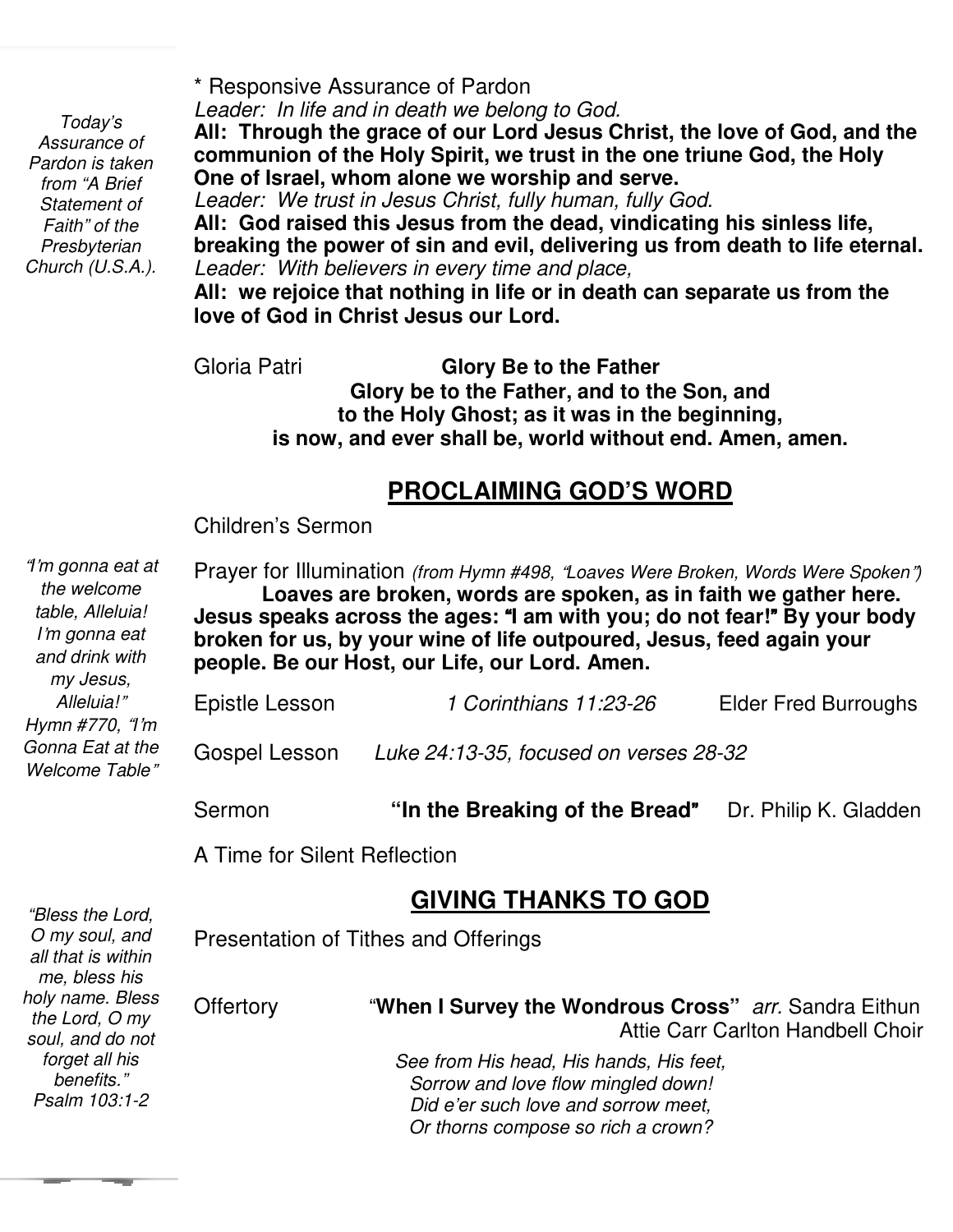



 *Praise Him above ye heavenly host; Praise Father, Son, and Holy Ghost. Amen* The Affirmation of Faith: The Apostles' Creed **I believe in God the Father Almighty, Maker of heaven and earth. And in Jesus Christ his only Son our Lord; Christ Lord; who was conceived by the Holy Ghost, the Ghost,**  born of the Virgin Mary, suffered under Pontius Pilate, was crucified, dead, and buried; he descended into hell; the third day he rose again from the dead; **he ascended into heaven,** he ascended into heaven,<br>and sitteth on the right hand of God the Father Almighty; **from thence he shall come to judge the quick and the dead.** from thence he shall come to judge the quick and the<br>I believe in the Holy Ghost; the holy catholic Church; **the communion of saints; saints; the forgiveness of sins; the resurrection of the body; of body; and the life everlasting. Amen. Praise God from whom all blessings flow;**<br>**Praise Him all creatures here below;**<br>**Praise Him above ye heavenly host;**<br>**Praise Father, Son, and Holy Ghost. Amen.** 

\*Doxology and Prayer of Dedication

\*Hymn of Preparation #501

 *Praise God from whom all blessings flow; Praise Him all creatures here below;*

| Jesus said to    |
|------------------|
| them, "I am the  |
| bread of life.   |
| Whoever comes    |
| to me will never |
| be hungry, and   |
| whoever believes |
| in me will never |
| be thirsty."     |
| John 6:35        |

*that tell your love and care."Hymn #498, "Loaves Were Broken, Words Were Spoken"* 

The Sacrament of the Lord's Supper Sacrament The Invitation to the Table The Words of Institution The Invitation to the Table<br>The Words of Institution<br>The Great Prayer of Thanksgiving with the Lord's Prayer **Our Father who art in heaven, hallowed be Thy name. Thy kingdom come, Thy will be done, on earth as it is in heaven. Give us this day our daily bread; and forgive us our debts, as we forgive our debtors; and lead us not into temptation, but deliver us from evil. For Thine is the kingdom and the power and the glory, forever. Amen.** The Eating of the Bread and the Drinking of the Cup<br>The Prayer after Communion The Prayer after Communion \*Hymn #500 **"Be Known to Us in Breaking Bread Be Breaking Bread"** ST. FLAVIAN \*Benediction *"By the loaves you break and give us, send us in your name to share bread for which the millions hunger, words*  Our Father who art in heaven, hallowed be Thy name. Thy<br>Thy will be done, on earth as it is in heaven. Give us this d<br>bread; and forgive us our debts, as we forgive our debtors<br>not into temptation, but deliver us from evil

> \*Choral Benediction *God be with you till we meet again; loving counsels guide, uphold you, God be with you till we meet again; loving counsels guide, uphold you, With a shepherd's care enfold you: God be with you till we meet again.* "God Be with You" Rankin & Tomer

\*Postlude

\**All who are able may stand.*

**"Feed Us, Lord"** FEED US